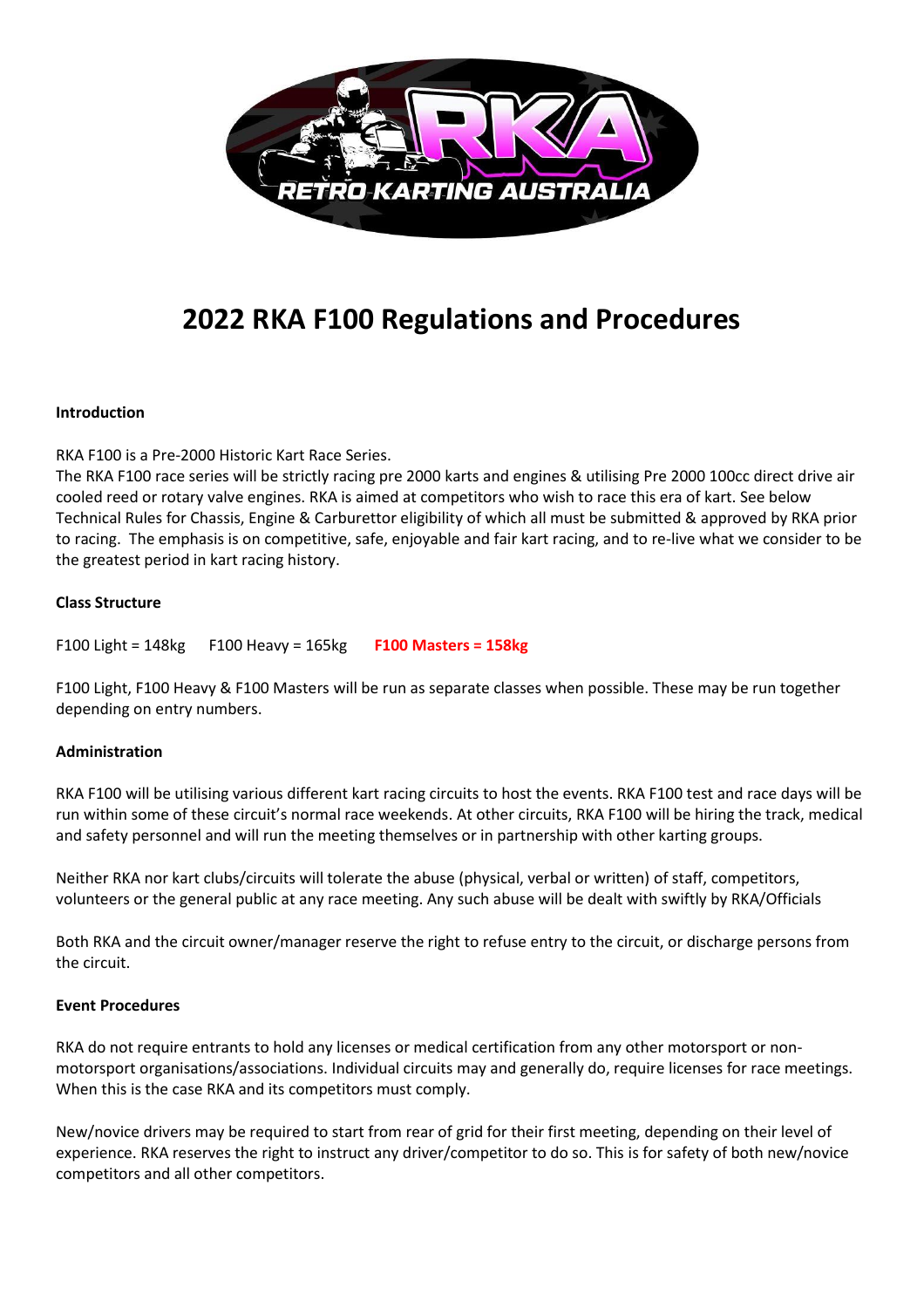#### **Entries & Fees**

Entries can be done via the link found in each rounds Supplementary Regulations. Entries close one (1) week prior to the event date or the date set by the Race Secretary for each meeting. A late entry fee of \$60 may apply to entries beyond the date. Entry fees may alter for different events. It helps us greatly if you can get your entries in early.

Note: Each entrant must have their chassis ID passed by RKA via the Facebook RKA F100 Owners Group. The entrant must pick a race number that is not being used by another member and supply the engine details. Race numbers are on a first in basis.

Please Note: You cannot race at an RKA F100 event without completing this procedure.

#### **Scrutineering**

Scrutineering will be performed prior to the commencement of Drivers Briefing. Scrutineering forms will be made available at the track. Different tracks have different systems. RKA competitors must comply with those requirements.

#### **Drivers Briefing**

Drivers Briefing will be held prior to the commencement of qualifying/racing. All drivers entered must attend the drivers briefing or be excluded from the event.

#### **Qualifying**

All Karts MUST compete in qualifying. A driver and his/her kart must be present and on the grid for qualifying. Those karts that have had mechanical failures either during starting from the out grid or on track and prior to the completion of their first timed lap will start from the rear of the grid. In the case where there are several drivers starting from the rear of the grid, a random draw for their starting position in Heat 1 & 2 will take place.

Timing will be via an electronic transponder system; a transponder must be fitted to the kart and is the responsibility of the driver to make sure it is secure and fully charged. The fastest single lap for each driver will determine respective grid position. In the event of a tie the next fastest lap/laps will determine position. RKA can place a driver at rear of field for any safety concerns it may have or a driver may nominate to start from the rear of grid.

Exceptions to this rule MAY be granted by the RKA Board under exceptional circumstances ONLY.

## **System of Gridding**

The Grid Marshall shall call all competitors to the grid and allow 5 minutes for all grid positions to be filled. In the event of a grid position being left open at the end of those 5 minutes, the vacancy shall be filled by the next competitor.

During race day, it is each driver's responsibility to have a minimum of one pusher with them whilst on the dummy grid (even if they can start themselves). Failure to have a designated pusher with the kart/driver, as the Grid Marshall releases the competitors, causes delays and is extremely dangerous.

If a kart does not start before the designated baulk mark, the kart must be returned to the grid for restarting. The competitor is welcome to receive outside assistance, e.g. changing a spark plug or getting a push.

Once the lights go green and the race commences, outside assistance is strictly no longer allowed. Helpers and nonstarted drivers must retreat to a safe area with their kart immediately.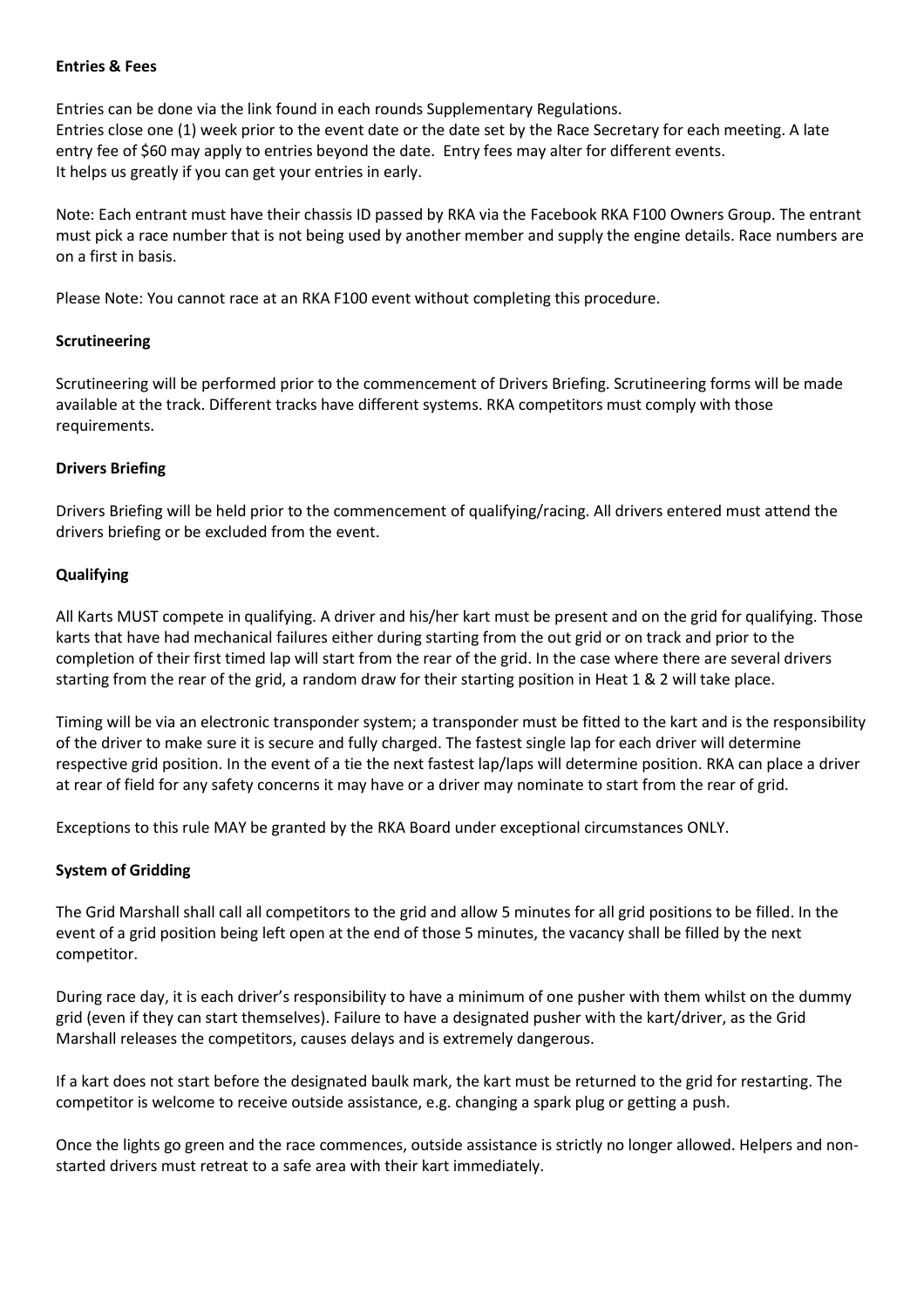Drivers who do not cross the start line in their rightful grid position as the race starts will have the number of places gained added to their finishing position, and risk further penalties at the discretion of the Clerk of Course and/or Start Marshall.

If the competitor directly in front of you on the dummy grid oils up, retires, or does not start from the dummy grid, then you are permitted to fill that gap and form up behind the competitor that was directly ahead of the competitor that is missing. If the missing competitor appears during the rolling lap, then you must make space in front of your kart to enable them to take their rightful position. It is the driver's responsibility to make it back to their rightful position in a safe manner (hand up to show you are out of position and not making contact with anyone whilst coming through the field) before the last corner before the start straight. After this point, the driver out of position must not gain any more places.

If using circuit 'cut-throughs' to try and catch the pack on the rolling lap. This must be done at a slow pace, with a hand in the air and in a safe and responsible way, and you must not join in front or within the pack.

#### **Racing Starting Positions**

All heat race starting positions are determined by qualifying position.

The Pre-Final starting positions are determined by a points system accrued during the heats. The points system used will be 0,2,3,4 etc.

Final starting positions are determined by the pre-Final finishing order.

#### **Starting**

A Driver must maintain his/her grid position until the starting signal has been given. Failure to do so may incur a penalty. The Starter will be in a position near the starting area. A driver not in his/her correct grid position should signal by raising his/her hand above his/her head. The field will complete approximately one or two full formation laps before the start signal will be given. It is the driver's responsibility to maintain his/her grid position and the Starter is not obligated to allow additional formation laps to allow a driver who lost his/her place to regain his/her position.

The practice of weaving to warm tyres during the first rolling lap is permitted.

The driver on pole position under direction of the Starter shall set the speed at which all competitors shall approach the starting area in anticipation of the start signal.

The Starter will give the start signal as soon as he is satisfied with the formation.

#### **Re-Starting**

Under no circumstances is a driver permitted to re-start after the commencement of racing. This includes qualifying. Failure to adhere to this rule will result in exclusion from that qualifying session or race.

#### **Racing**

RKA encourages hard but fair racing. Unnecessary contact will not be tolerated and will be penalised. Please always remember the many hours and dollars you have spent on your kart but also that of your fellow competitors. As we all know some original parts are nearly impossible to replace on karts of this era and we would all like to take our equipment home in the same manner it arrived. On track incidents will be dealt with by the Clerk of Course/RKA.

The RKA officials reserve the right to apply any penalty.

#### **Change of Chassis**

Change of chassis shall be permitted if after the inspection by RKA the original chassis is deemed beyond repair.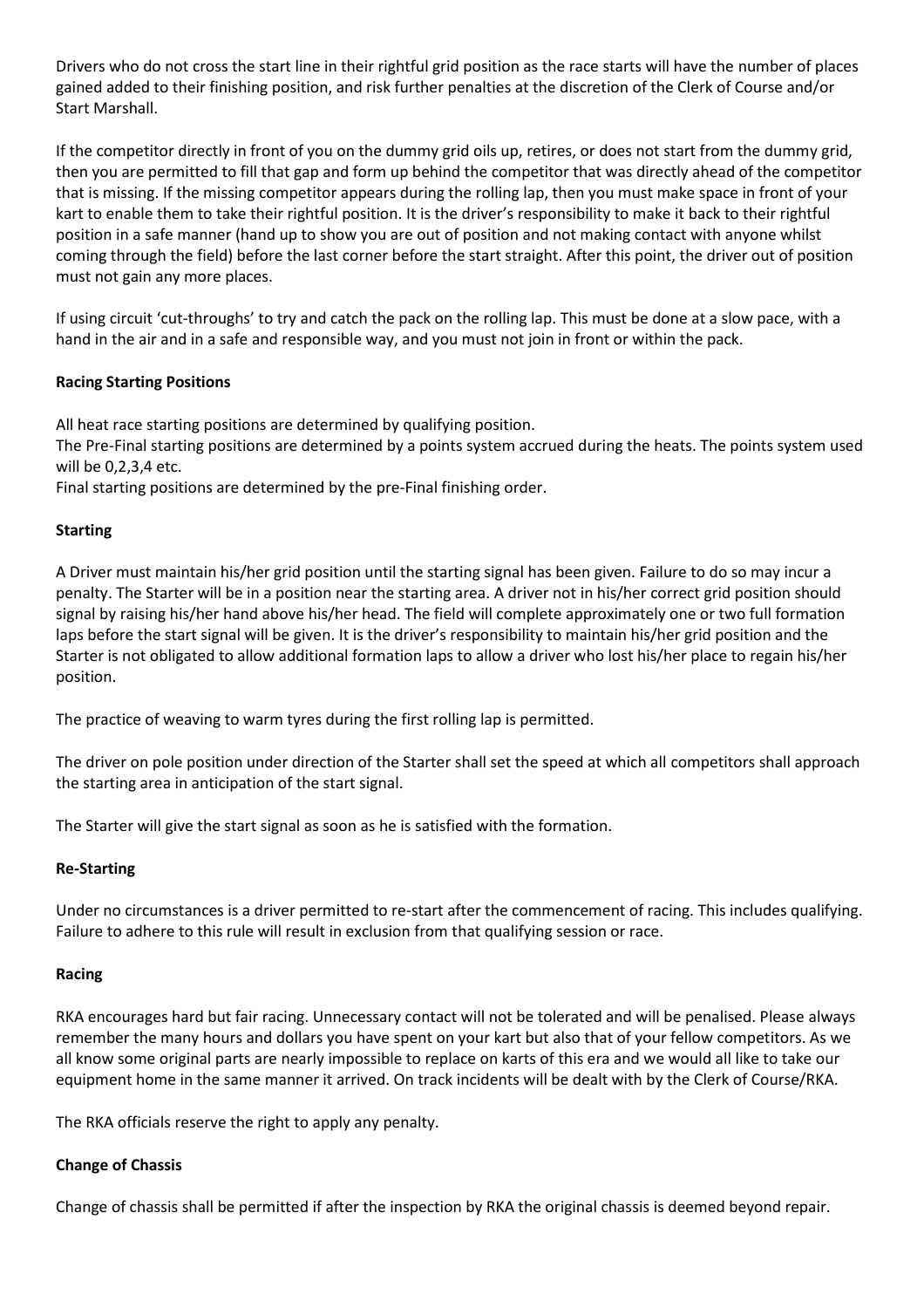#### **Clarifications**

A driver whose kart fails to comply with the technical regulations after finishing a heat or final, is classified as a disqualification (DNF) for that race and may be subject to further penalties.

If a race is red flagged after 3⁄4 completed, finishing results will be taken from the last full lap completed.

Race day issues can be brought to the attention of the RKA appointed Clerk of Course. Under no circumstances are RKA organisers to be approached with race day issues by anyone other than staff appointed by RKA. If you have an issue on race day please see the Clerk of Course only. The Clerk of Course may approach RKA organisers if he/she sees fit.

Remember RKA organisers are racers too and want to enjoy racing.

#### **RKA F100 Series Points System**

**Attendance Points: Each round a driver competes in will attract 50 bonus points per round and per class**

#### **Pre-Final**

 $1^{\text{st}}$  50  $2^{\text{nd}}$  46  $3^{\text{rd}}$  43  $4^{\text{th}}$  40  $5^{\text{th}}$  37  $6^{\text{th}}$  34  $7^{\text{th}}$  32  $8^{\text{th}}$  30  $9^{\text{th}}$  28  $10^{\text{th}}$  26  $11^{\text{th}}$  24  $12^{\text{th}}$  23  $13^{\text{th}}$  22

 $14^{th}$  21  $15^{th}$  20  $16^{th}$  19  $17^{th}$  18  $18^{th}$  17  $19^{th}$  16  $20^{th}$  15 and so on.

#### **Final**

 $1^{\text{st}}$  150  $2^{\text{nd}}$  138  $3^{\text{rd}}$  129  $4^{\text{th}}$  120  $5^{\text{th}}$  111  $6^{\text{th}}$  102  $7^{\text{th}}$  96  $8^{\text{th}}$  90  $9^{\text{th}}$  84  $10^{\text{th}}$  78  $11^{\text{th}}$  72  $12^{\text{th}}$  69  $13^{\text{th}}$  66  $14^{th}$  63 15<sup>th</sup> 60 16<sup>th</sup> 57 17<sup>th</sup> 54 18<sup>th</sup> 51 19<sup>th</sup> 48 20<sup>th</sup> 45 and so on.

**Points for the overall series are allocated from the attendance points & finishing position of the Pre-Final & Final only at each event.** 

#### **In this five-round series, a Drivers four best round results will be added together along with their attendance points to determine the RKA Series champions in the Light, Heavy categories.**

The green number 1 plate will be allocated to the Series Winner. The winners of the Series will be permitted to run the green number 1 plate for the following year. Winners have the choice, and may choose to run the green plate with their own number rather than the number 1.

DNF and DNS will receive 0 points.

RKA reserves the right to deduct points for various infringements.

#### **RKA F100 Technical Rules**

Competitors are encouraged to use all original kart components where possible. While not enforced, we should all endeavour to maintain this series for the preservation and racing of 90's karts and the spirit of its intent.

Owners of F100 karts please note that we have considered all the opinions on the regulations regarding chassis. As a group we are allowing karts homologated or first manufactured in 1999, this means a model kart that was homologated or manufactured prior to 2000 is acceptable, even if the manufacture date is after 1999. This extension of the rule outside the 90's allows us to attract a bigger range of available karts.

A chassis can be repaired but must maintain the original main chassis rails and cross bars. Any attempt to re manufacture a chassis to use at an RKA event is forbidden.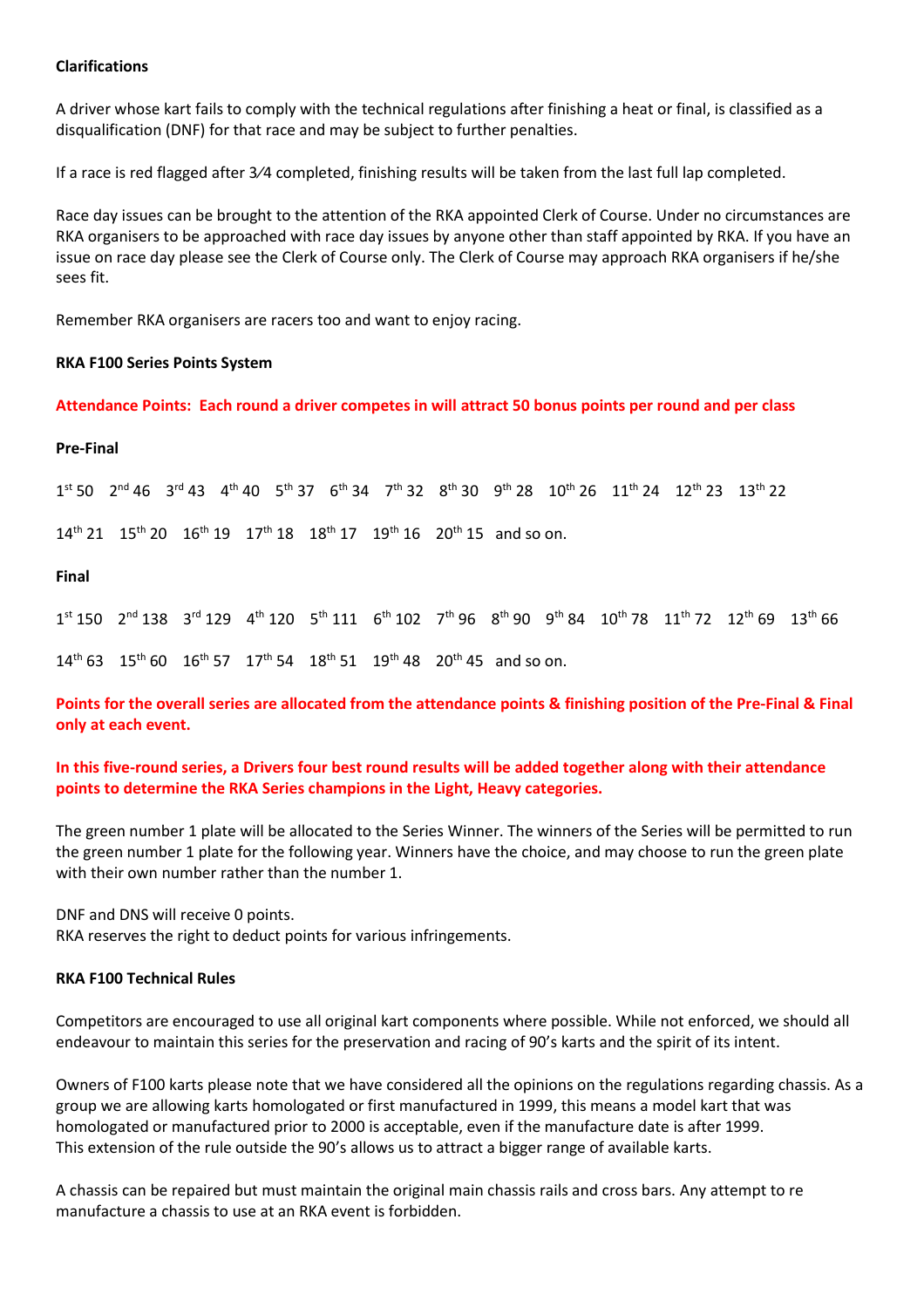One chassis is to be used at a race meeting, with the exception that another kart may be used in exceptional circumstances e.g., unavailable parts after a crash, or a broken chassis. It will be an 'ask the field' decision.

100cc air cooled reed and rotary valve kart engines 1999 and before, and must be homologated. Original stroke and number of ports must be maintained.

Maximum capacity is 103cc, and the formula used to calculate this is 'bore x bore x .7854 x stroke'.

For reed valve engines, the reed block maximum length is 68mm (as per picture attached below)



The carburettor must be 24mm maximum at the venturi, Butterfly operated, 2 or 3 jet, and be manufactured before 2000.

Engines and carburettors will be checked and measured when possible, depending on staff and individual race meetings. RKA reserves the right to check engines and carburettors at any time.

Exhaust system must be assembled using a header pipe and a muffler, and connected with flex.

Airbox or induction silencer is compulsory. The airbox must be 90's style unless the track is declared wet, then the airbox is free.

A chain guard to prevent finger injury is compulsory.

## **Stub Axle/Steering:**

The stub axles must maintain a maximum diameter of 17mm. If front hubs are fitted the maximum bearing size is to be 17mm and the hubs are to be non-adjustable.

A Steering Column safety locking ring is mandatory.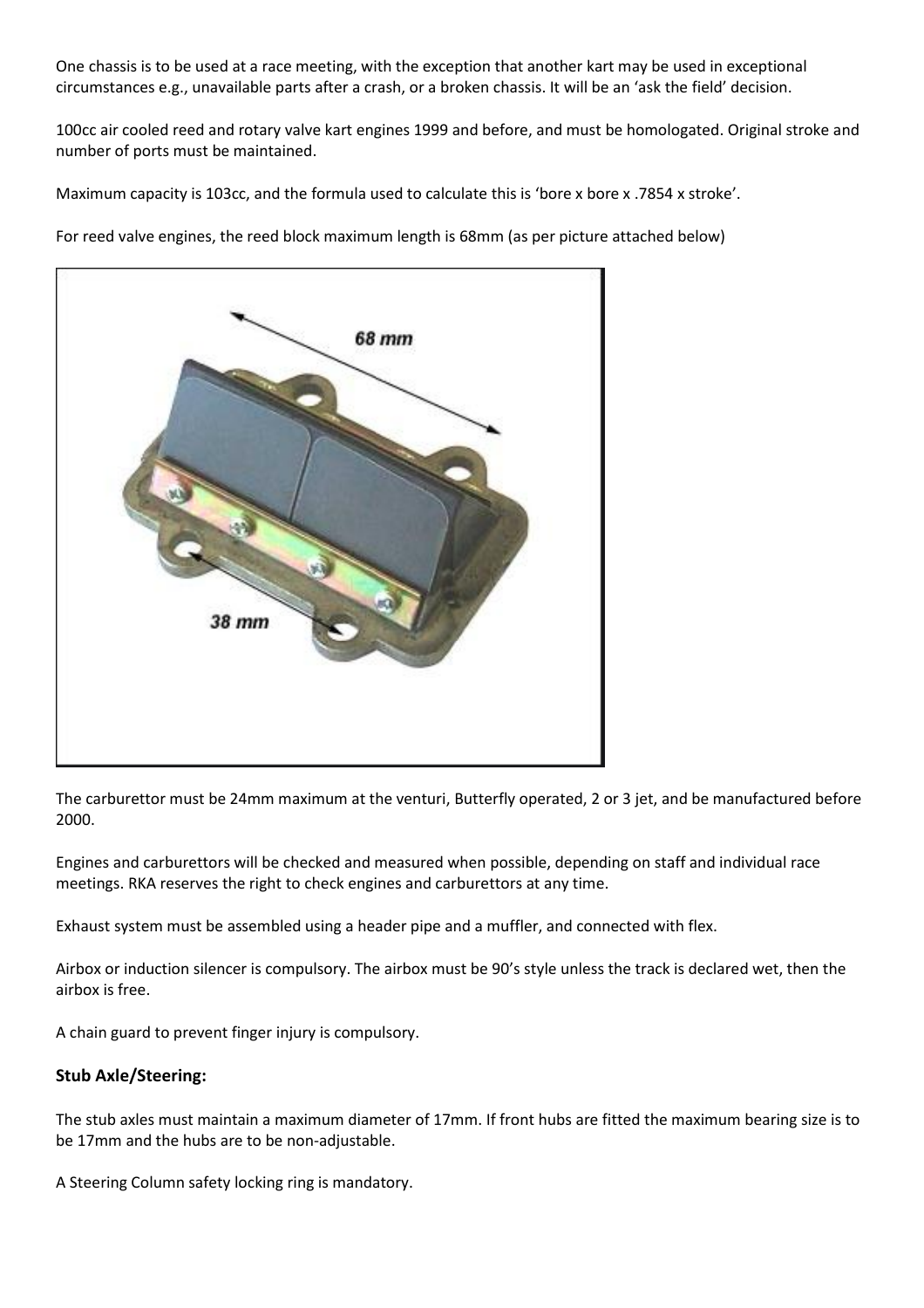The king pin diameter must be as per original size. The only permissible method of camber / castor adjustment is by eccentric sleeves on the king pin.

# **Brakes:**

- Brakes must be mounted in the original position and be acting on the rear axle only.
- Self-adjusting brakes are NOT permitted unless they were fitted to the specific chassis by homologation/manufacture. Period style brakes are requested.
- The disc must be original width and diameter. Brand and manufacture date are free.

# **Brake Actuation**

- **By Hydraulic Hose (Hydraulic Brake System)** MUST use Metallic Fittings
	- The brake rod MUST be solid steel.
	- Must have a diameter of at least 6.0mm with cut threaded ends.
	- Must have a diameter of at least 5.0mm with rolled threaded ends.
- May include an aluminium joiner with a minimum diameter of 9.0m
- **By Cable (Mechanical Brakes)** the Cable MUST be a multi-strand steel wire of at least 2.25mm diameter.
	- Must be fastened by a machine swaged fitting; or
	- By a mechanically positive method which cannot cut or fray the wire.
	- Electrical type connectors used for this purpose are not permitted.
- **- Redundancy - SAFETY CABLE -** secondary safety cable between the pedal and the master cylinder (hydraulic brake), or the pedal and calliper (mechanical brake) must be fitted.
	- A Safety Cable is mandatory and must be at least 1.7mm diameter.
	- This secondary safety wire must allow emergency brake actuation in case of failure of the primary actuation method.

# **TYRES**

# **Dry weather tyres are restricted to the MG Yellow (SM) with either the green or white barcode. (Please note that for the 2022 Season ONLY the MG Yellow (FZ) with the white barcode may still be used)**

**ONLY One set is allowed per race meeting.** 



**MG Yellow (SM) with either the GREEN or white barcodes to be used from the start of the 2021 series onwards**



**MG Yellow (FZ) with WHITE barcode CAN still be used for the 2021 Series ONLY**

**Wet weather tyres are restricted to MG White only and must be the new pattern as per pic below. One set per meeting. If the track is declared wet it is then the decision of the driver if he/she wishes to run wet weather tyres.**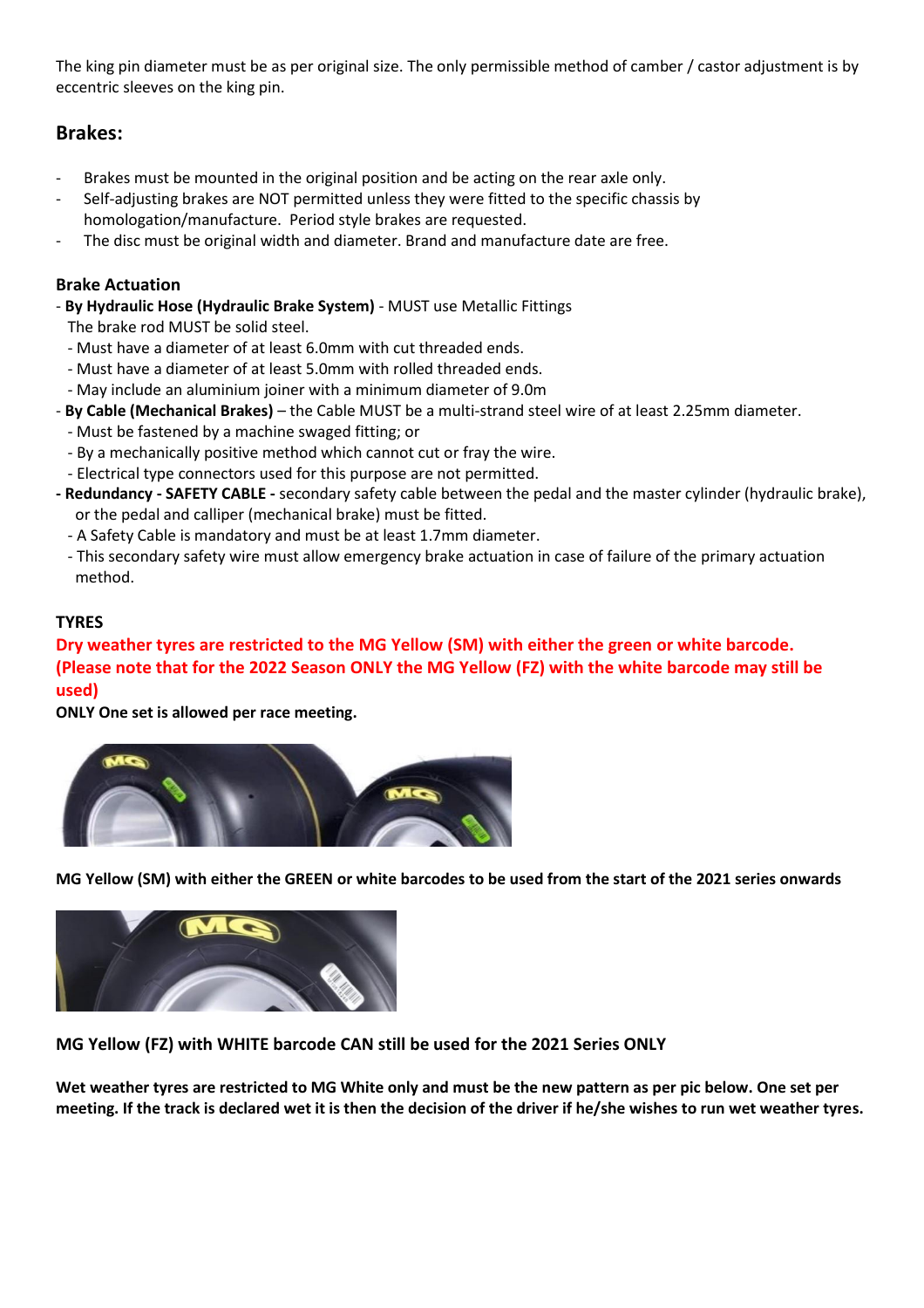

Side pods, nose cone and nassau panel are compulsory. Must be visually period correct. CIK 02 and before bodywork is requested to be used.

Race numbers must be shown on the front and rear of the kart. Side numbers are optional.

Recording of data and dash instrumentation is free.

**Weights.** RKA F100 Light = 148kg RKA F100 Heavy = 165kg**. RKA F100 Masters = 158kg**

Any additional weight that is added to the kart must be attached to the Chassis (NOT Floor pan) or Seat ONLY and must be fixed using an 8mm bolt, washer and nylon lock nut. One bolt is required per 2kg of weight.

#### **FUEL**

**F100 fuel -** is restricted to an octane level no greater than RON 102, Oxygen content of 3.80% and must be either commercially available or fuels which have been developed specifically for Motorsport. These specialist fuels must be available for purchase without restriction via motorsport retail operations, or direct from wholesaler.

## **NO METHANOL OR SPECIAL BLENDS ALLOWED**

#### **Leaded Fuel**

- The use of leaded fuels is now banned for use in all forms of motorsport in Australia.

## **Pump Fuel RON 98**

- Purchased from retail petrol/service station bowsers of commercial fuel suppliers.

- For the avoidance of doubt this means the fuel must be available for sale on demand from a roadside bowser outlet in at least 4 Australian states or territories.

- Only fuels which have been approved by Retro Karting Australia and listed under the current technical regulations are permissible for use during an official RKA sanctioned event.

#### **Other Fuels**

- Fuels which have been developed specifically for Motorsport, and available for purchase without restriction.

- Only fuels which have been approved by Retro Karting Australia and listed under the current technical regulations are permissible for use during an official RKA sanctioned event.

- Additives including octane, oxygen or any performance boosting agents not specified in the manufacturers MSDS documentation are strictly prohibited.

#### **Lubricants**

- The use of 2-Stroke engine oils are to be used at Retro Karting Australia sanctioned events. It is suggested during an event engine oil being used should originate from the bottle which is labelled, and from packaging no greater than 2ltrs. 2-Stroke engine oil must be as supplied by the manufacturer.

#### **Safety Apparel**

**Driver Requirements**: Drivers must wear the following protective apparel whilst operating a Kart:

Helmet Gloves Driving Suit Driving Boots

The use of the following items is highly recommended:

Neck Brace Rib and/or Chest Protectors Kidney Belt Ear Plugs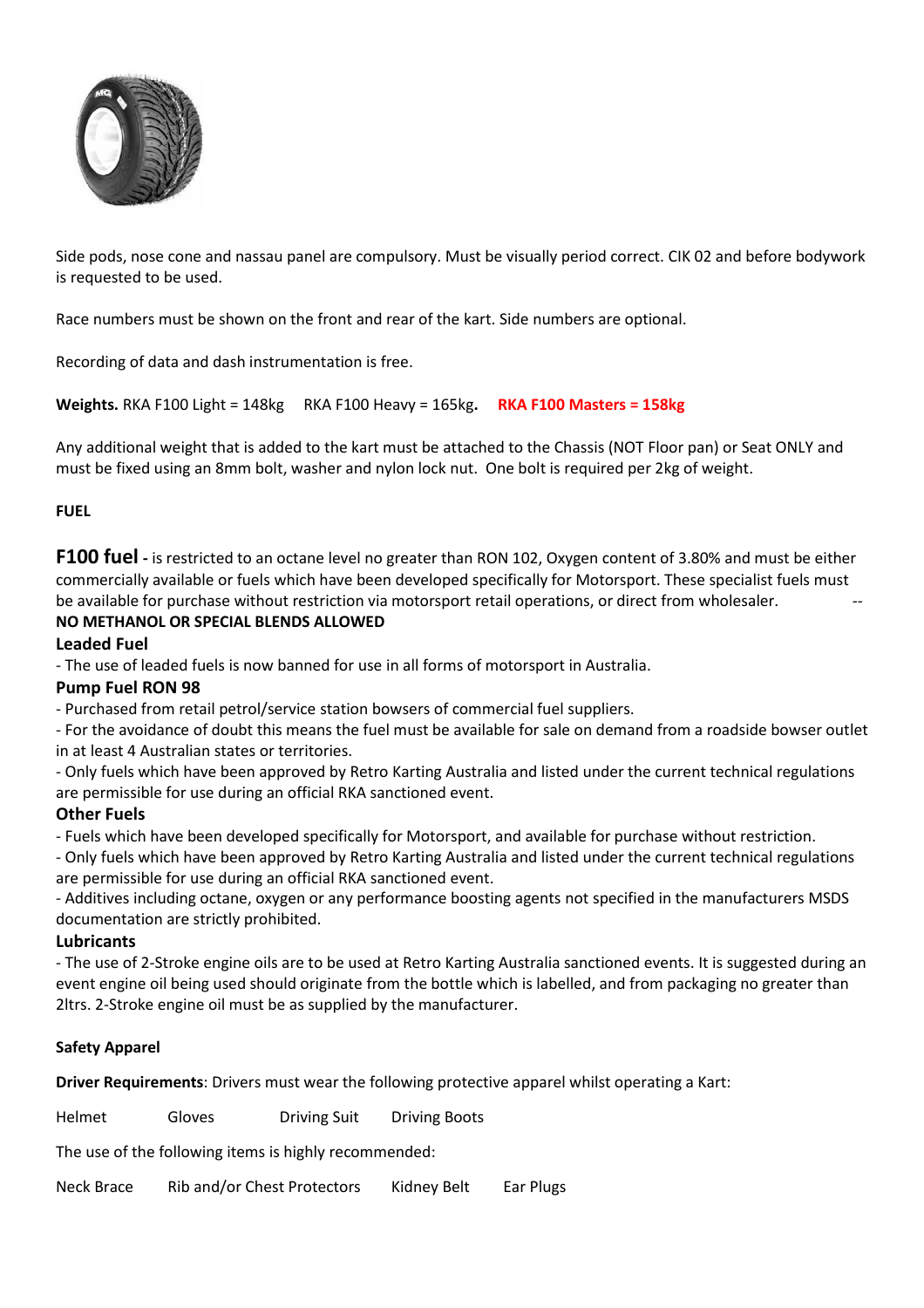Long hair must always be securely retained, it cannot be retained within the Helmet. Retention within the following is permitted:

Hair Net Hood Balaclava Driving Suit

- Cool suits are permitted, however they must be fully sealed and self-contained wholly within the Driving Suit.

- The retention of any Weights, or item deemed by the Chief Scrutineer as Weights, within any protective apparel or attached to the driver's body is not permitted.

- The use of any type of glass in any apparel or item worn by the driver is not permitted.

- It is not permitted to wear any type of garment (other than wet weather protection) over a Driving Suit at any time whilst a Kart, including any Vintage Kart, is on a Race Track.

# **Helmets –**

- Helmets must be fitted and worn according to the manufacturer's instructions. At all times be fit for purpose and safe for use in Competition. Be of the 'Full Face' type and not use 'Chin Cups'. Not be used if they are more than ten (10) years after their date of manufacture. Bear a label indicating they comply with at least one of the following standards:

AS/ NZS1698 o ECE-2204 ECE-2205 and ECER-2205 Snell SA2010, SAH2010, K2010, SA2015 (Not permitted after 31/12/2023) Snell K2015 Snell-FIA CMR2007, CMS2007, CMR2016, CMS2016 SFI Specific 24.1 FIA 8860-2004, (Not permitted after 31/12/2020) FIA 8860-2010, FIA 8859-2015

- Competitors are cautioned against using a helmet which has been damaged, or involved in an accident.

- Modification of any Helmet from its manufactured specification is not permitted, unless done in compliance with instructions approved and supplied by the manufacturer

- It is advised that painting or use of solvents on helmets could be potentially dangerous. Any decorations or stickers may damage the protective capacity of the Helmet and if applied should follow the manufacturer's guidelines and restrictions. e)

- Visors must be used and attached to the Helmet at all times, be as supplied by the Helmet manufacturer, Protect the eyes and face at all times, protect any prescription glasses or contact lenses, if these are needed by the Driver, always be optically clear, be either non-tinted or specifically a 'Night Visor', for any Competition conducted after official sunset. Visors may be modified to accept a spinning rain deflector.

# **Driving Suit**:

- Driving suit must be a one-piece protective item of clothing, have full length sleeves and trousers and be adequately secured at the neck, wrists and ankles.

- Driving suits using leather, vinyl or abrasive resistant materials are highly recommended.

- Boiler suit type overalls with 'POP' type buttons are not permitted.

- Drivers must wear only one (1) driving suit at any one (1) time.

- When the Track has been declared 'Wet' by the Officials, clothing providing wet weather protection may be worn over an approved driving suit. Any such clothing must be adequately secured at the neck, waist, wrists and ankles, if applicable, and must not have any protrusions.

**Gloves -** Gloves must be securely fastened at the wrist. Provide full finger protection. Be resistant to abrasion.

**Shoes -** Shoes must be securely fastened and must cover and provide protection to the ankles. Shoes must also be resistant to abrasion.

**Pit Crew Apparel** - It is the Competitors responsibility to ensure any pit crew are suitably attired, including closed in shoes.

**Race clothing, race suit, helmet, race gloves and race boots must be worn during practice and racing. All race clothing should be designed for competition use and be in good condition.**